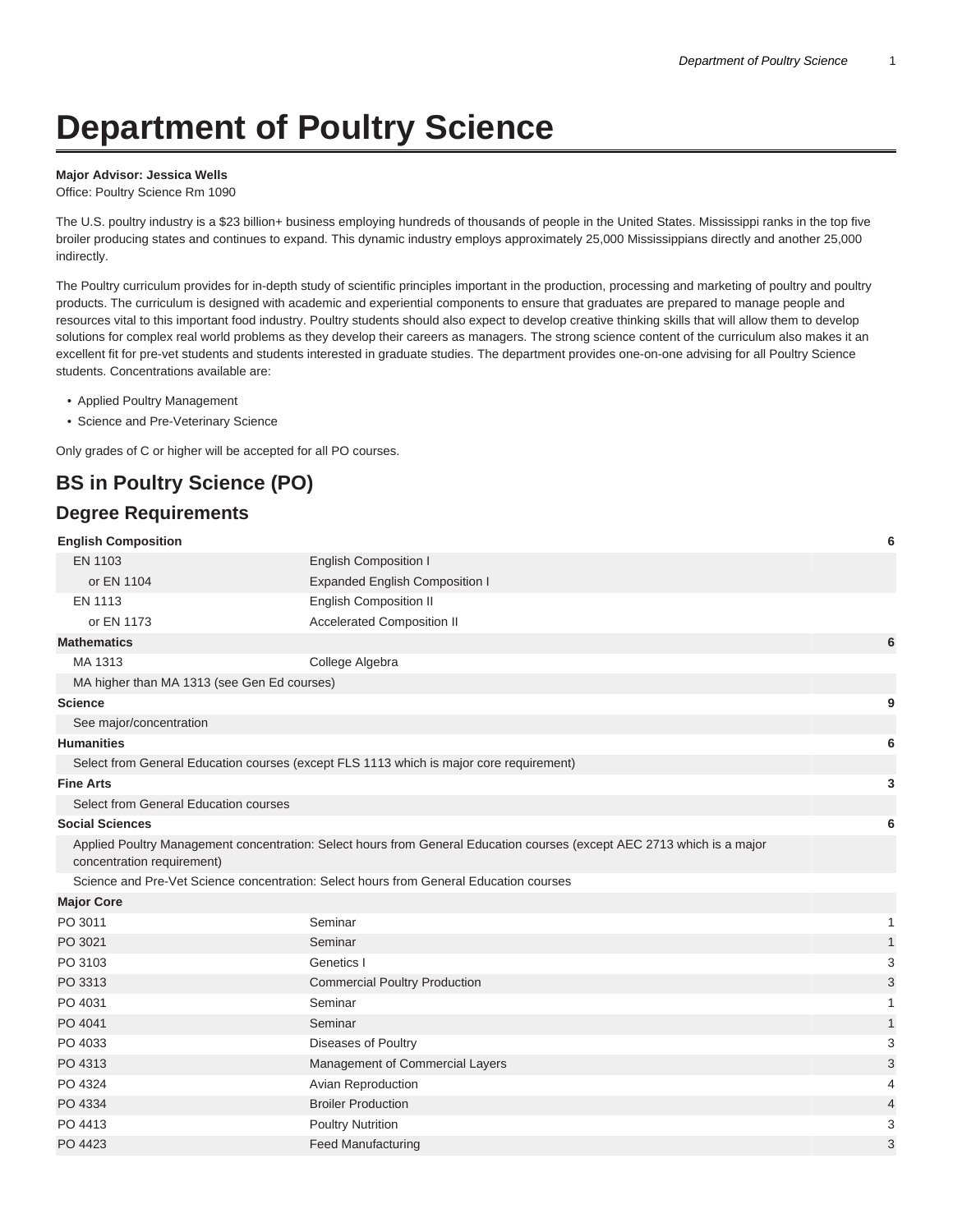| PO 4514                                                            | <b>Poultry Processing</b>                    | 4              |
|--------------------------------------------------------------------|----------------------------------------------|----------------|
| PO 4844                                                            | Avian Anatomy and Physiology                 | $\overline{4}$ |
| PO 3353                                                            | Poultry Production Internship                | 3              |
| <b>FLS 1113</b>                                                    | Spanish I                                    | 3              |
| <b>FNH 4414</b>                                                    | Microbiology of Foods                        | 4              |
| or BIO 3304                                                        | General Microbiology                         |                |
| <b>Experiential Learning</b>                                       |                                              | 3              |
| PO 4990                                                            | Special Topics in Poultry Science            |                |
| or PO 3363                                                         | Poultry Processing Internship                |                |
| or PO 4000                                                         | Directed Individual Study in Poultry Science |                |
| <b>Oral Communication Requirement</b>                              |                                              |                |
| Satisfied by successful completion of PO 3021, 4031, and 4041      |                                              |                |
| <b>Writing Requirement</b>                                         |                                              |                |
| Satisfied by successful completion of PO 4324 and 4844             |                                              |                |
| <b>Computer Literacy</b>                                           |                                              |                |
| $\sim$ $\sim$ $\sim$ $\sim$<br>$\cdots$ $\cdots$ $\cdots$ $\cdots$ |                                              |                |

Satisfied by successful completion of PO 4324 and 4844

**Choose one of the following concentrations:**

#### **Applied Poultry Management Concentration (APOM)**

Many large agribusiness firms are in the poultry sector. It prepares students to enter into all areas of the poultry industry with the knowledge neccessary to be successful.

| ACC 2013                                                     | Principles of Financial Accounting                 | 3        |
|--------------------------------------------------------------|----------------------------------------------------|----------|
| <b>BL 2413</b>                                               | The Legal Environment of Business                  | 3        |
| AEC 3133                                                     | <b>Introductory Agribusiness Management</b>        | 3        |
| AEC 2713                                                     | Introduction to Food and Resource Economics        | 3        |
| AEC 3233                                                     | Introduction to Environmental Economics and Policy | 3        |
| <b>AEC 4113</b>                                              | Agribusiness Firm Management                       | 3        |
| <b>AEC 4413</b>                                              | Public Problems of Agriculture                     | 3        |
| <b>MKT 3013</b>                                              | <b>Principles of Marketing</b>                     | 3        |
| <b>Science Requirements</b>                                  |                                                    | $9 - 11$ |
| Choose 3 of the following (major core science requirements): |                                                    |          |
| <b>BIO 1134</b>                                              | Biology I                                          |          |
| <b>BIO 1123</b>                                              | <b>Animal Biology</b>                              |          |
| <b>BIO 1144</b>                                              | <b>Biology II</b>                                  |          |
| <b>BIO 2113</b>                                              | <b>Plant Biology</b>                               |          |
| CH 1043                                                      | Survey of Chemistry I                              |          |
| or CH 1213                                                   | Chemistry I                                        |          |
| & CH 1211                                                    | and Investigations in Chemistry I                  |          |
| CH 1223                                                      | Chemistry II                                       |          |
| & CH 1221                                                    | and Investigations in Chemistry II                 |          |
| <b>Restricted Electives</b>                                  |                                                    | $2 - 3$  |
| Choose one of the following:                                 |                                                    |          |
| PO 3423                                                      | Poultry Evaluation I                               |          |
| PO 3433                                                      | Poultry Evaluation II.                             |          |
| PO 4512                                                      | Poultry Products Safety and Sanitation             |          |
| ADS /PO 1013                                                 | Animal Agriculture & Society: Food for Thought     |          |
| MGT 3513                                                     | Introduction to Human Resource Management          |          |
| <b>Free Electives</b>                                        |                                                    | $5 - 8$  |
| <b>Total Hours</b>                                           |                                                    | 122      |